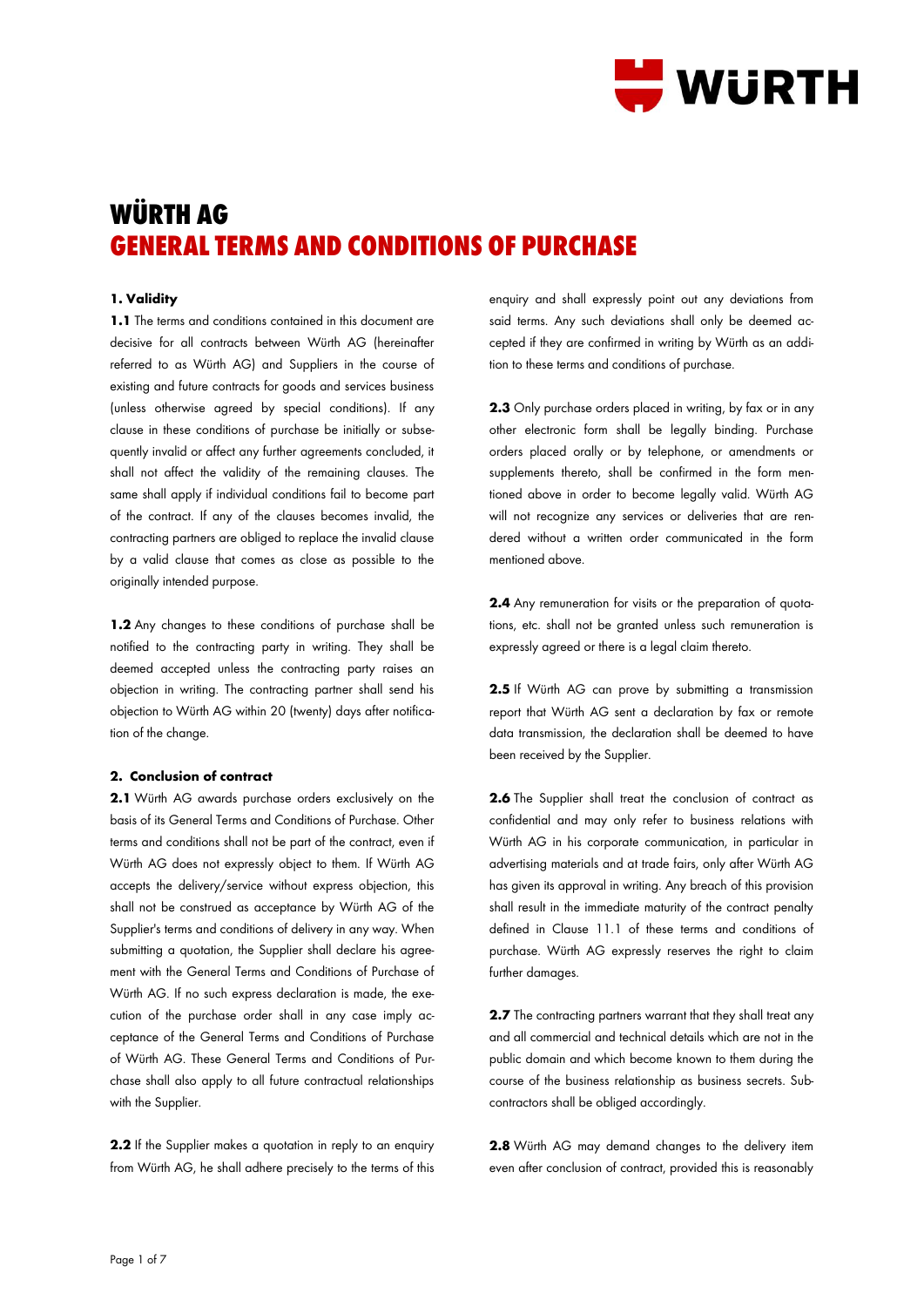

acceptable for the Supplier. The impacts of any such changes to the contract shall be given appropriate consideration by both parties, in particular with regard to additional or reduced costs and delivery dates.

## **3. Prices, shipment and packaging**

**3.1** All prices quoted to Würth AG by the Supplier shall be specified excluding VAT and shall be identified as such.

**3.2** Unless otherwise agreed, the «FCA» delivery clause (most recent version of Incoterms) shall apply to all deliveries of goods ordered by Würth AG. In case of any deviating agreements, only the delivery clauses specified in the currently valid version of Incoterms shall be taken into consideration. Should a delivery clause fail to comply with the Incoterms valid at the time of application, the Incoterm which corresponds the closest to the applied clause shall be used.

**3.3** The agreed prices are fixed prices and shall include packaging suitable for transportation and the necessary shipping aids (e.g. pallets and stacking frames). Additional claims of any kind are excluded. If no prices are specified in the purchase order, the current list prices of the Supplier shall apply. Price increases by the Supplier to Würth AG shall be announced with a notification period of three months and shall be accepted in writing by Würth AG. The type of pricing shall not affect the agreement relating to the place of performance.

**3.4** If a price is agreed as «FCA», «EX WORKS (ex works or store)» or equivalent, the goods shall be shipped by the freight forwarder stipulated by Würth AG.

**3.5** Delivery notes, invoices and all correspondence shall specify the Würth AG purchase order number. Delivery notes, invoices and quotations shall specify the Würth AG article numbers.

**3.6** Würth AG shall only accept the quantities or number of units ordered. In exceptions, Würth AG will accept up to 10% (ten percent) overdeliveries or up to 5% (five percent) underdeliveries by prior agreement.

**3.7** The goods shall be packed to prevent any damage in transit and the packing space on the transportation means shall be optimally used. Packaging materials shall only be used to the extent required to achieve this purpose. Only

environmentally friendly packaging materials shall be used. If, in exceptional cases, Würth AG is invoiced for packaging materials in accordance with prior written agreement, Würth AG shall be entitled to return to the Supplier freight paid packaging which is in good condition against payment of 2/3 of the value resulting from the invoice.

**3.8** Suppliers of products transported in accordance with the valid national and international regulations governing the carriage of dangerous goods (SDR/RSD, ADR/RID, IATA/DGR, IMO/IMDG etc.) and/or rated as dangerous in the provisions of Directives 67/548/EEC and 1999/45/EC, shall undertake to comply with the relevant provisions relating to packing and affixing hazard identification and warning labels on the goods and to supply the documents and forms required for shipment to the freight forwarder designated by Würth AG.

**3.9** In addition to this are the Supplier documents supplied by Würth AG (details on customer and VAT processing) and in particular the shipping, packaging, hazard identification and labelling regulations of Würth AG. All expenses and additional costs of all kinds which Würth AG incurs as a result of non-compliance with these regulations by the Supplier will be charged to the Supplier.

## **4. Invoicing and payment**

**4.1** Invoices shall be submitted separately in the correct form after delivery with all the associated documents and data necessary for explanatory purposes. Würth AG shall have the right to refuse performance until a correct invoice is submitted. Payment shall be made according to the actual quantities, weights or any other units on which the delivery is based as well as the agreed prices.

**4.2** All accounts receivables and debts arising from the business relation shall be recovered or paid via Würth AG B.V., Amsterdam, Küsnacht/Zürich Branch, unless otherwise agreed. The Supplier shall conclude a separate contract governing payment regulation with Würth Finance International B.V. for the Supplier to collect accounts receivable from Würth AG. In case of outstanding accounts receivable between Würth AG and the Supplier, Würth AG and Würth Finance International B.V., Amsterdam, Küsnacht/Zürich Branch, shall retain a comprehensive right of payment offset. The terms and conditions of payment agreed in the general contract with the Supplier shall apply. The payment period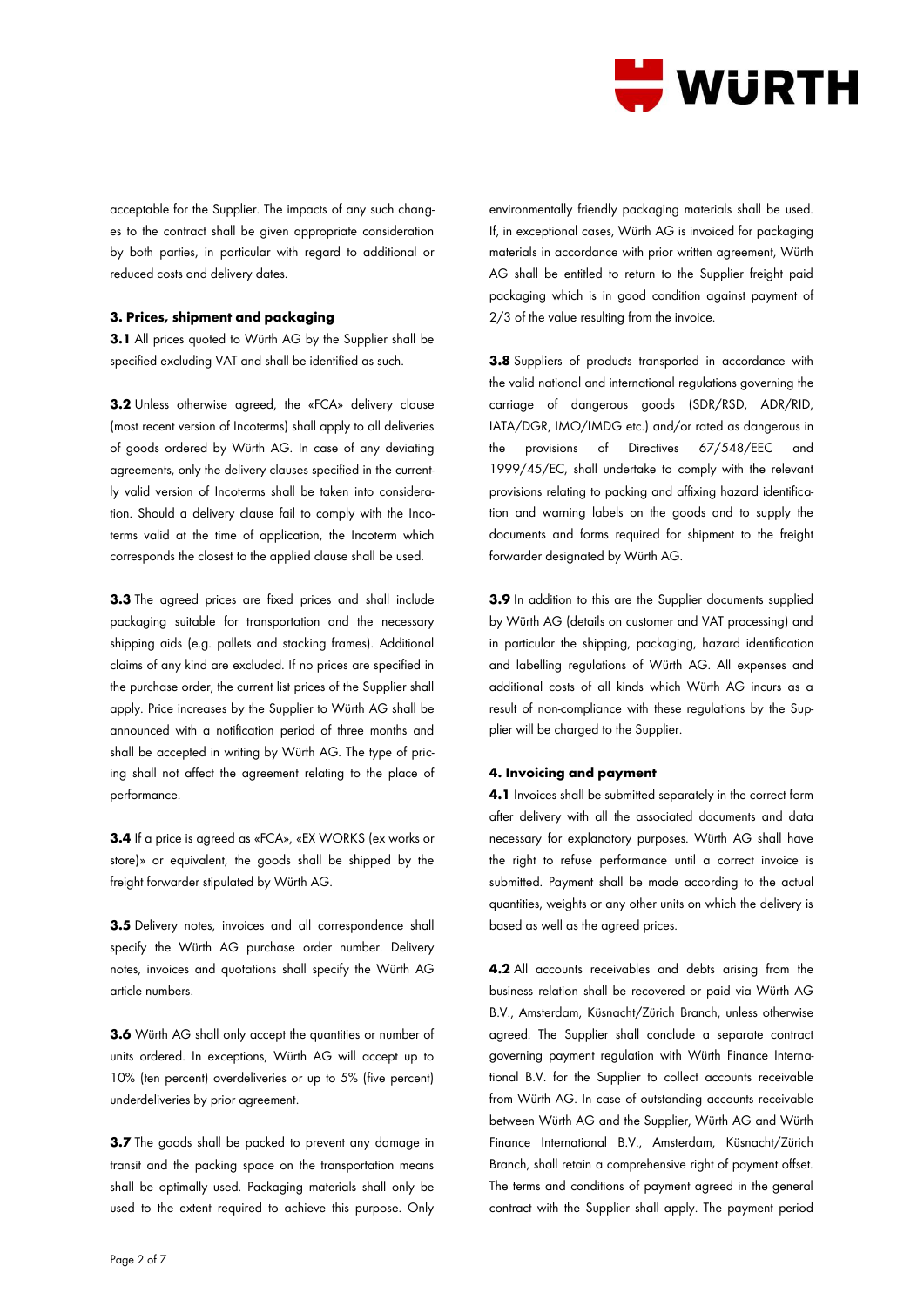

shall commence as soon as the delivery or service has been effected in full and the correct invoice has been received.

**4.3** Insofar as test certificates for materials have been agreed upon, these certificates shall be an essential part of the delivery and shall be sent together with the delivery to Würth AG. They shall be submitted at the latest 5 (five) days after receipt of invoice by Würth AG. The term of payment shall not commence before the agreed certificate has been received.

**4.4** The payment of an invoice shall in no way constitute any acknowledgement of the contractual conformity of the delivered goods or services and shall not be deemed to be a waiver in respect of notification of defects to the invoiced goods or services. In the event that a shipment is nonconforming, Würth AG shall be entitled to withhold payment in proportion to the value until the shipment has been properly fulfilled. Würth AG shall be entitled to further setoff and retention rights to the extent stipulated by law.

**4.5** All forms of financing solutions, such as advance payments or payments prior to the due date of the invoice, shall be agreed upon separately with the Supplier in a case-bycase basis with Würth Finance International B.V., Amsterdam, Küsnacht/ Zürich Branch.

# **5. Origin of goods, customs tariff numbers and hazardous materials**

**5.1** The Supplier shall declare and continuously update the origin of the goods, the customs tariff numbers and as required the dangerous goods designation for each item that he delivers. The Supplier shall be liable for the accuracy of this information. Würth AG shall be informed in writing of any changes to dangerous goods designations. Any changes in the origin of the goods and the customs tariff numbers shall also be notified immediately in writing. However, since this normally indicates changes to the guaranteed properties of the goods to be delivered, the delivery of goods whose origin and/or customs tariff numbers change may only take place after written approval from Würth AG. Approval may be denied without any reason given. In the event of nonapproval, an item with a changed origin or customs tariff number may no longer be delivered to Würth AG.

# **6. Delivery dates, delivery delays and force majeure**

**6.1** The agreed delivery period shall commence at the time of conclusion of contract.

**6.2** Agreed delivery deadlines shall be legally binding. The Supplier shall be in default if he fails to make a delivery within the specified deadline, without the need for a reminder. The agreed Incoterms shall be decisive for compliance with the delivery date. If an acceptance is required, the Supplier shall be in default without reminder if he fails to perform his obligations by the agreed time or only does so in a manner which permits refusal of an acceptance.

**6.3** If the Supplier realizes that an agreed date cannot be met, he shall immediately inform Würth AG in writing, stating the reasons for the delay and the probable duration of the delay.

**6.4** If the Supplier is in default by exceeding the delivery date, he shall bear the charges of any necessary express deliveries or similar measures which Würth is obliged to undertake in order to maintain deadlines to its customers. If a period of grace is granted for non-fulfilment of performance due to failure by the Supplier to honour a deadline and if a further deadline is missed again, the Supplier will be charged with all costs resulting from the delay incurred by Würth AG and Würth AG's customer. This shall not affect any claims made by Würth AG for compensation for the delay (see Clause 6.6 of these terms and conditions of purchase). Reservation of the right to enforce a contractual penalty may still be asserted until the invoice is paid. The contractual penalty shall be offset by a claim for damage compensation arising from this delay. If the Supplier notifies Würth AG in good time of understandable reasons for the delay (see 6.3 above), Würth AG will waiver assertion of a contractual penalty.

**6.5** The Supplier can only claim that he failed to receive essential documents which Würth AG was scheduled to supply if he demanded the documents in writing and did not receive them within a reasonable time.

**6.6** In the event of non-compliance with the agreed delivery dates due to circumstances for which the Supplier is responsible, Würth AG shall be entitled to demand compensation for damages, notwithstanding further legal regulations. In addition, Würth AG shall be entitled to rescind the contract.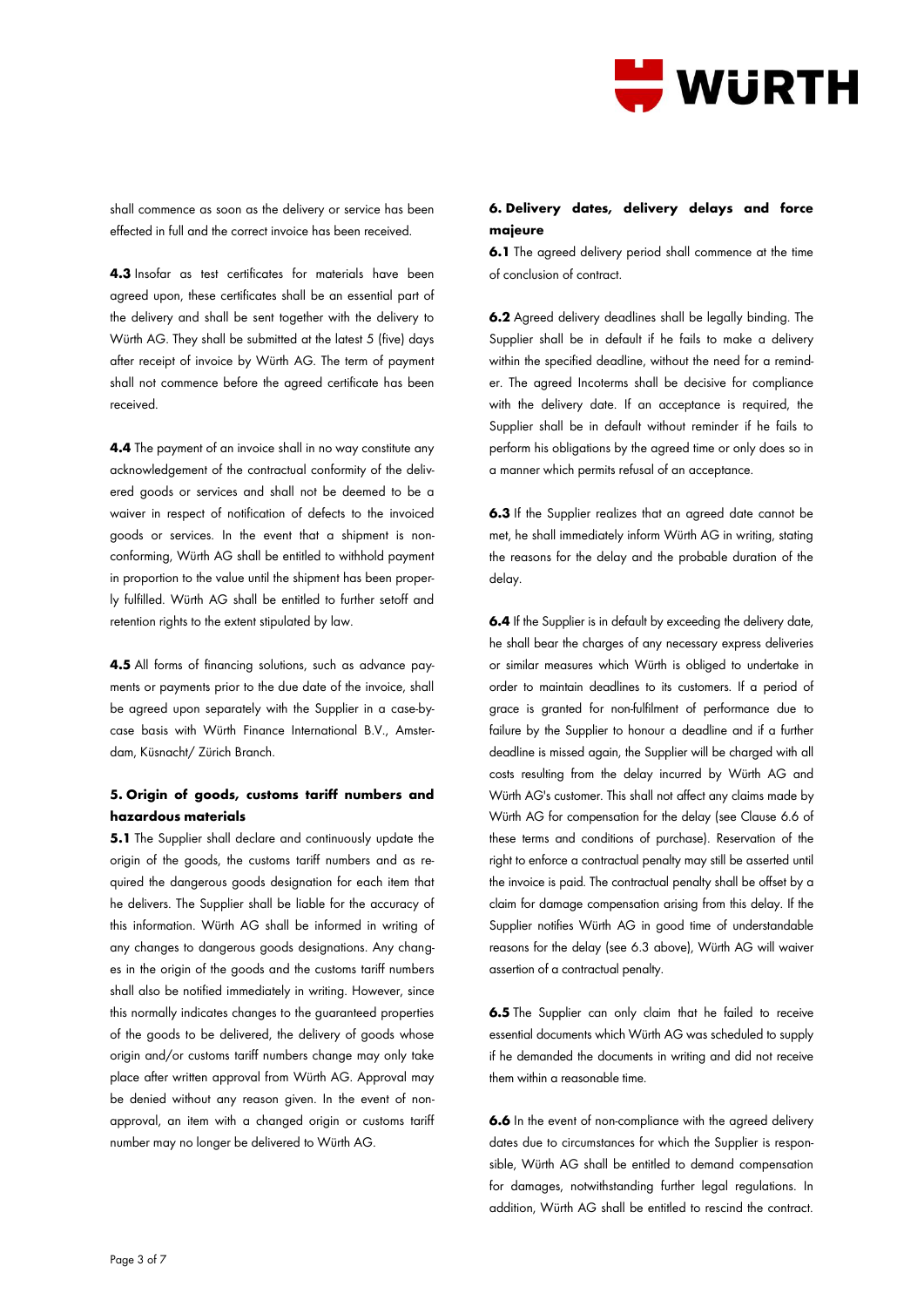

Acceptance of a delayed delivery or service shall not constitute any waiver of entitlement to damages. In the event of repeated default in delivery, Würth AG shall be entitled after prior warning to completely cancel with immediate effect the orders not fulfilled at this time.

**6.7** Force majeure shall exempt the contracting partners from their obligations for the duration of the disturbance and within the scope of its impact. The contractual partners are obliged to undertake all reasonable efforts to supply the necessary information immediately and to adjust their obligations to the altered circumstances in good faith. Würth AG shall be fully or partly released from the obligation to accept the ordered delivery/service and shall be entitled to withdraw from the contract if Würth AG can no longer use the delivery/service on account of the delay caused by force majeure – taking into account the financial considerations.

**6.8** If a delivery arrives earlier than agreed, Würth AG shall reserve the right to return the delivery at the expense of the Supplier. If goods are not returned in the event of early delivery, they shall be stored at Würth AG to the account and at the risk of the Supplier until the agreed delivery date. In the event of premature delivery, Würth AG shall reserve the right to withhold payment until the agreed due date.

**6.9** Würth AG shall only accept partial deliveries on explicit agreement. If partial deliveries are agreed upon, the residual quantity shall be specified.

## **7. Liability**

**7.1** The contractual parties shall be liable for any form of contractual violations in accordance with legal regulations, unless otherwise agreed in these terms and conditions of purchase.

**7.2** If Würth AG or a third party suffers damages due to the delivery of defective goods or the inadequate performance of a service or any other violation of contractual obligations, the Supplier shall be obliged to compensate for said damages.

**7.3** The Supplier shall be liable for any measures required by Würth AG or Würth AG's customer to avert damage (e.g. recalls), if and to the extent the damage was caused by a defect in the product supplied by the Supplier.

#### **8. Warranty**

**8.1** The agreed specifications form an integral part of the contract and may only be modified by the mutual consent of both parties. Specification shall also mean any description, drawing or other document which is regarded as binding.

**8.2** The Supplier guarantees that the contract items are free from defects, that they possess the agreed appearance and the promised characteristics (see Clause 8.4 of these terms and conditions of purchase), and that they comply with established engineering practice and the safety regulations applicable at the time of delivery or performance. The Supplier shall undertake to use ecologically sound products and processes in his supplies/services and also in subcontracted work or additional services of third parties within the scope of economic and technical possibilities. The Supplier shall be responsible for ensuring that the supplied products and packaging materials are ecologically sound and shall be liable for all consequential damages resulting from a violation of his legal obligations regarding product disposal. At the request of Würth AG, the Supplier shall issue a certificate of inspection for the supplied goods.

**8.3** Würth AG will immediately notify the Supplier in writing of any obvious defects or damage in transit to the delivery/service as soon as the defects have been ascertained in accordance with the facts of proper business procedure, at the latest within 20 (twenty) working days after receipt of the delivery by Würth AG or at the specified address of the recipient. In this respect, the Supplier renounces the right of objection regarding delayed notification of defects.

**8.4** The condition of an item or a work also includes properties which Würth AG may expect due to public statements made by the Seller, the company, the manufacturer (Sec. 2 Para. 1–3 Swiss Product Liability Law) or his vicarious agent, particularly in advertising or in the labelling of the item to indicate certain properties, unless they were corrected in an equally valid manner at the time of conclusion of contract or were inconsistent with agreed properties or the statement was not capable of influencing the purchase decision. This shall not apply if the contracting party was not aware and did not need to be aware of the statement.

**8.5** Würth AG shall be entitled to select the manner of subsequent performance both in case of the purchase and the works contract, unless the contractual partner is entitled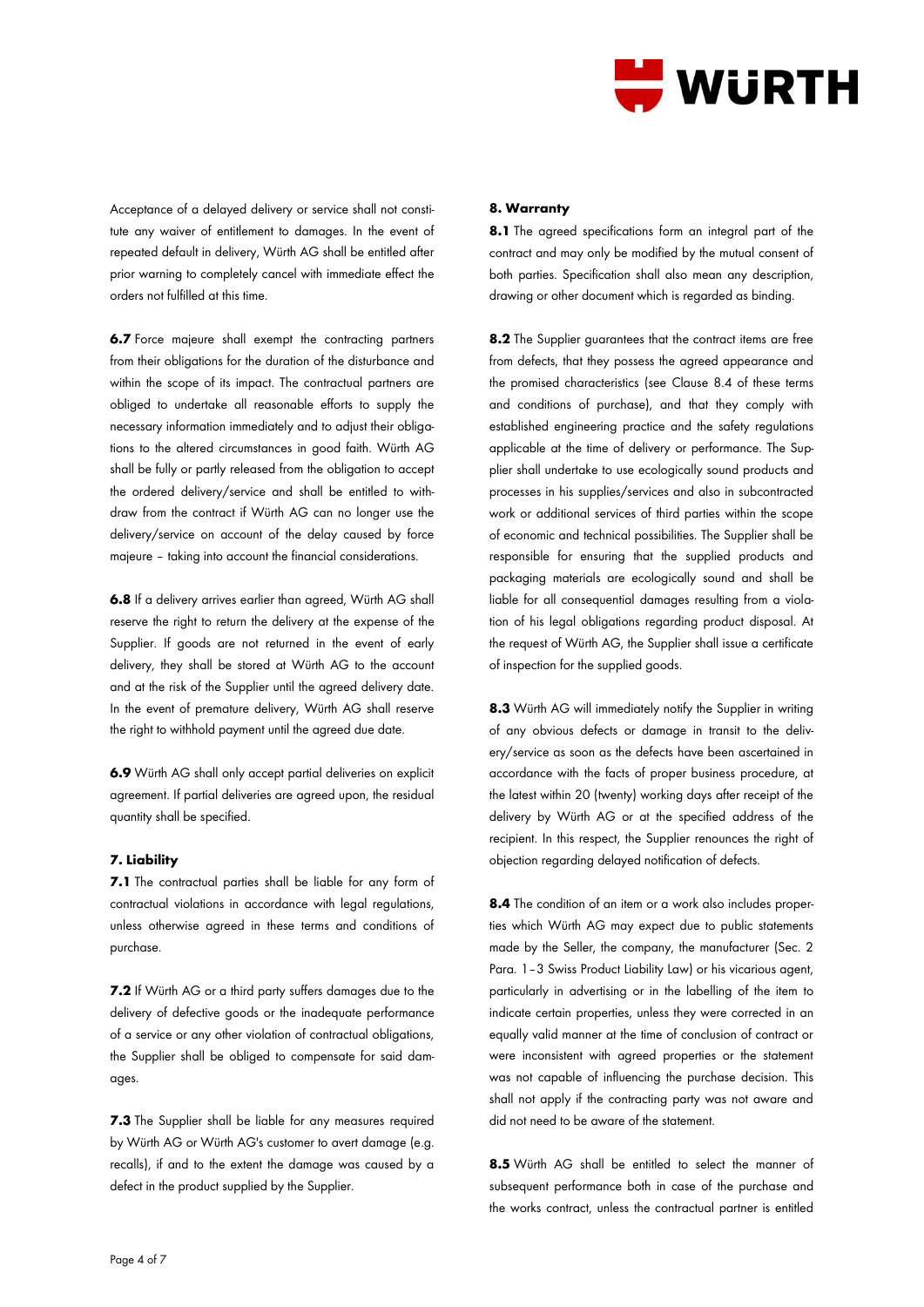

to refuse subsequent performance or Würth AG selects a method of subsequent performance which is unreasonable for the contractor.

**8.6** If a delivered product or the work performed is defective, Würth AG shall be entitled to remedy the defect itself after unsuccessful expiry of a period deemed reasonable and demand reimbursement of the necessary expenses, unless the Supplier refuses subsequent performance legitimately. In urgent cases, in particular to avoid acute danger of considerable damage, Würth AG shall be entitled to remedy the defect itself at the cost of the Supplier even without determining a period for subsequent performance. In the event that Würth AG remedies a defect itself, within the meaning of this section, this shall not exclude third parties commissioned by Würth AG from performing defect rectification or the purchase of defect-free contractual objects from third parties.

**8.7** If it becomes necessary as a result of defective deliveries to carry out a complete inspection of incoming goods exceeding the level of normal inspection (incoming and return inspection), the Supplier shall bear the costs thereof.

**8.8** The Supplier shall bear the costs and risk of sorting, returning and/or scrapping defective delivery items.

**8.9** The term of warranty shall be 24 (twenty-four) months, unless otherwise expressly agreed upon. This period shall commence with the handing over of the delivery item to Würth AG or to a third party designated by the former, to the place of reception or use stipulated by Würth AG. Insofar as dates for acceptance have been agreed upon, the guarantee and warranty periods shall commence with successful acceptance. If acceptance is delayed by no fault of the Supplier, the warranty period shall commence at the latest 12 (twelve) months after provision of the delivery item for acceptance.

8.10 If a defect occurs during the first 12 (twelve) months (guarantee period) of the warranty period, a presumption shall exist that the defect was already present at the time of passage of risk, unless this presumption is incompatible with the nature of the goods or the nature of the defect.

**8.11** In case of delivered parts which cannot remain operational while the defect is under examination and/or elimination, a current warranty or guarantee period shall be extended by the time during which the part was not functional.

**8.12** For repaired or newly delivered parts, the warranty or guarantee period shall recommence anew.

**8.13** Claims which already existed at the commencement of the warranty period or which arise during the warranty period, shall be time-barred according to the statutory limitation periods. The limitation period shall commence on the date on which the claim arises.

**8.14** In the case of defects in title, the Supplier shall indemnify Würth AG against any existing claims made by third parties.

**8.15** If Würth AG is obliged to take back the item or the work delivered by the contracting party as a result of the defectiveness of the item or the work supplied by the contracting party, to accept a reduction in purchase price or remuneration or to pay damages or a compensation for costs to its customer, the period of limitation of claims by Würth AG against the contracting party shall commence at the earliest two months after the date on which Würth AG satisfies its customer's claims. This suspension of the limitation period shall terminate no later than five years after the date on which the contracting party delivered the item or the work to Würth AG.

**8.16** In the event than claims are brought against Würth AG on the grounds of infringing official safety regulations or on account of national or international product liability regulations or laws as a result of a defect in a product that was caused by a product delivered by the Supplier, Würth AG shall be entitled to request from the Supplier compensation for the damage to the extent that such damage was caused by the products which the Supplier supplied. This damage also includes the cost of any necessary recall. If a part delivered by the Supplier is defective, it will be presumed that the Supplier is exclusively responsible for the defect.

8.17 The Supplier shall perform quality assurance inspections appropriate in nature and scope and conforming to the latest state of the art, and shall provide evidence of such inspections to Würth AG on request. If the technical specifications contain special tests to be performed by the Supplier, the Supplier shall carry them out and shall furnish evidence of the same.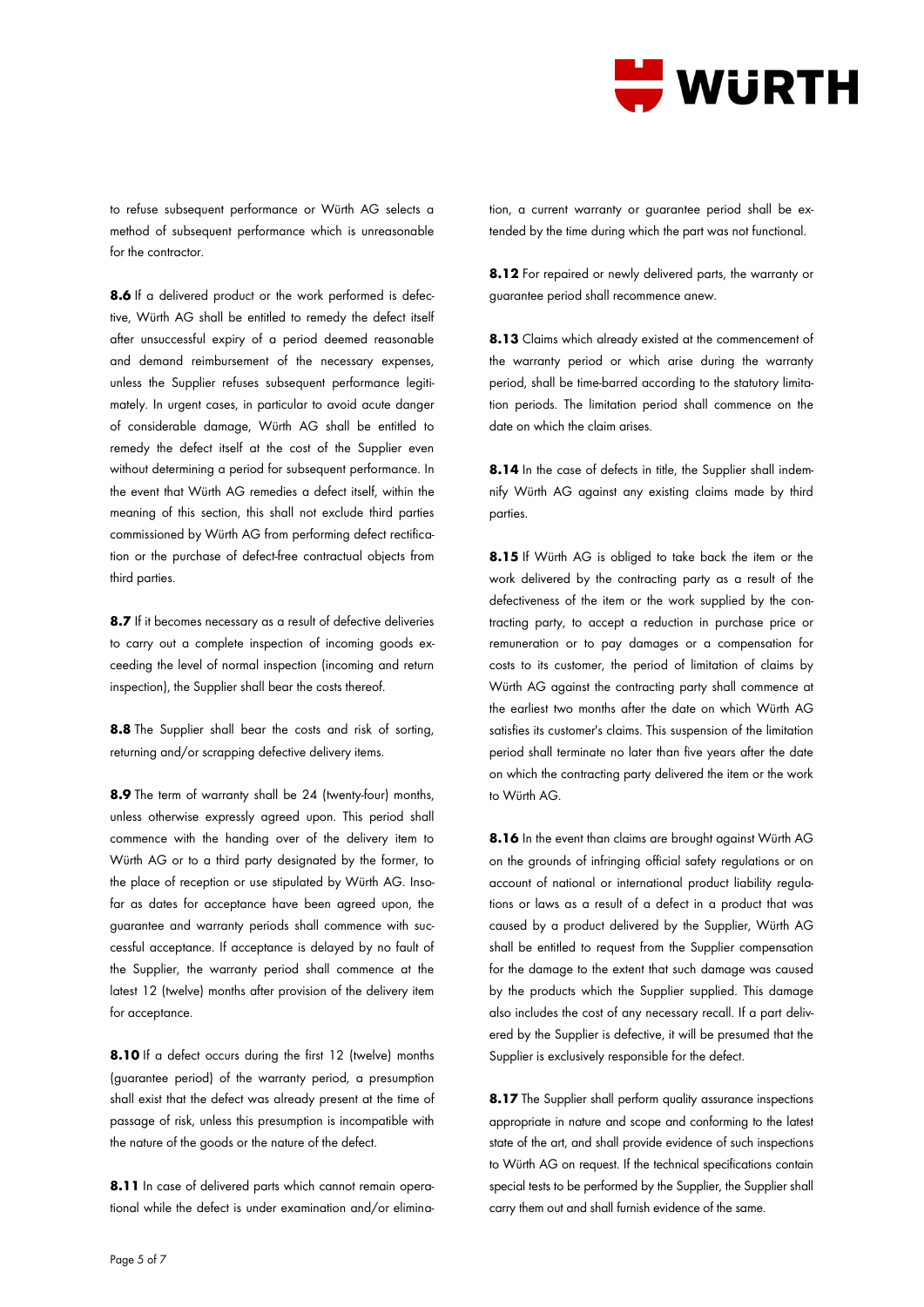

**8.18** The Supplier shall be insured against all risks deriving from product liability, including suitable cover for the recall risk, and shall present the insurance policy to Würth AG on request. Any deviations shall be reviewed on a case by case basis and shall be agreed in writing.

## **9. Guarantee**

**9.1** The Supplier shall guarantee and warrant that all deliveries and services comply with the latest state of the art, the relevant legal provisions as well as the regulations and guidelines of authorities, professional and trade associations. If deviations from such regulations are required on a case-tocase basis, the Supplier shall obtain the prior approval of Würth AG in written form. The Supplier's warranty obligations are not affected by this approval. If the Supplier has any concerns in respect of the type of execution requested by Würth AG, he shall notify Würth AG in writing without delay.

## **10. Property rights**

10.1 The Supplier shall guarantee and warrant that all deliveries are free from the property rights and copyrights of third parties worldwide and that the delivery and use of the delivered items do not violate any patents, licenses or other property rights or copyrights of third parties.

**10.2** The Supplier releases Würth AG and customers of Würth AG from third party claims arising from any industrial property right infringements and shall bear all costs which Würth AG incurs as a result.

**10.3** At the expense of the Supplier, Würth AG shall be entitled to obtain permission from the rights holder to use the relevant items and services supplied.

**10.4** All goods (including packaging and containers) that bear the Würth logo/or and the Würth brand or that display the Würth wording shall only be manufactured, sold or brought into circulation with the express approval of Würth AG. Said approval may also be granted for a limited time only. This protection provision also includes all other registered brands and/or trade marks applied for and belonging to the Würth Group. Permission to use the brand name may be revoked by Würth AG at any time without stating any reason. In particular, this protection provision also affects direct deliveries to companies belonging to the Würth Group.

10.5 When these terms and conditions of purchase between Würth AG and the Supplier come into effect, a period of one month shall commence (period of grace), during which the Supplier may obtain the ex post facto approval from Würth AG for activities which the Supplier started in the past and which are covered by Clause 10.4 in these terms and conditions of purchase. Thereafter, the Supplier shall proceed according to Clauses 10.4 and 10.6 of these terms and conditions of purchase with respect to activities started in the past.

**10.6** If Würth AG establishes a violation of the provisions in Clause 10.4 or 10.5, Würth AG shall be entitled to claim for the average annual turnover of the previous two years proven to have been achieved with third parties as compensation for violation. Würth AG expressly reserves the right to claim further damages.

**10.7** Products manufactured with the approval of Würth AG and provided with Würth brand names shall be purchased by Würth AG on expiry or revocation of approval according to Clause 10.4 of these terms and conditions of purchase on termination of the contractual relationship in the scope amounting to an average requirement for two months. Any additional stocks over and beyond this limit shall not be accepted by Würth AG. They shall be destroyed by the manufacturer at his own cost. Destruction shall be assured by the Supplier in writing to Würth AG within one month after expiry of approval or termination of contract.

#### **11. Social responsibility**

#### **11.1 Basis for requirements made on Suppliers**

The requirements are based on the following guidelines from international organizations. On social issues: the UNO Universal Declaration on Human Rights. In the area of child labour: the UNO Convention of the Rights of the Child. In the area of environmental protection: the ICC Business Charter for Sustainable Development. In the area of law: the national and international laws, agreements and regulations. The Business Principles to Combat Bribery by Transparency International.

# **11.2 The requirements in detail Social conduct and working conditions**

The Supplier shall ensure safe working conditions which do not present any health risk. The Supplier shall pay its employees the statutory minimum wage in each country. The